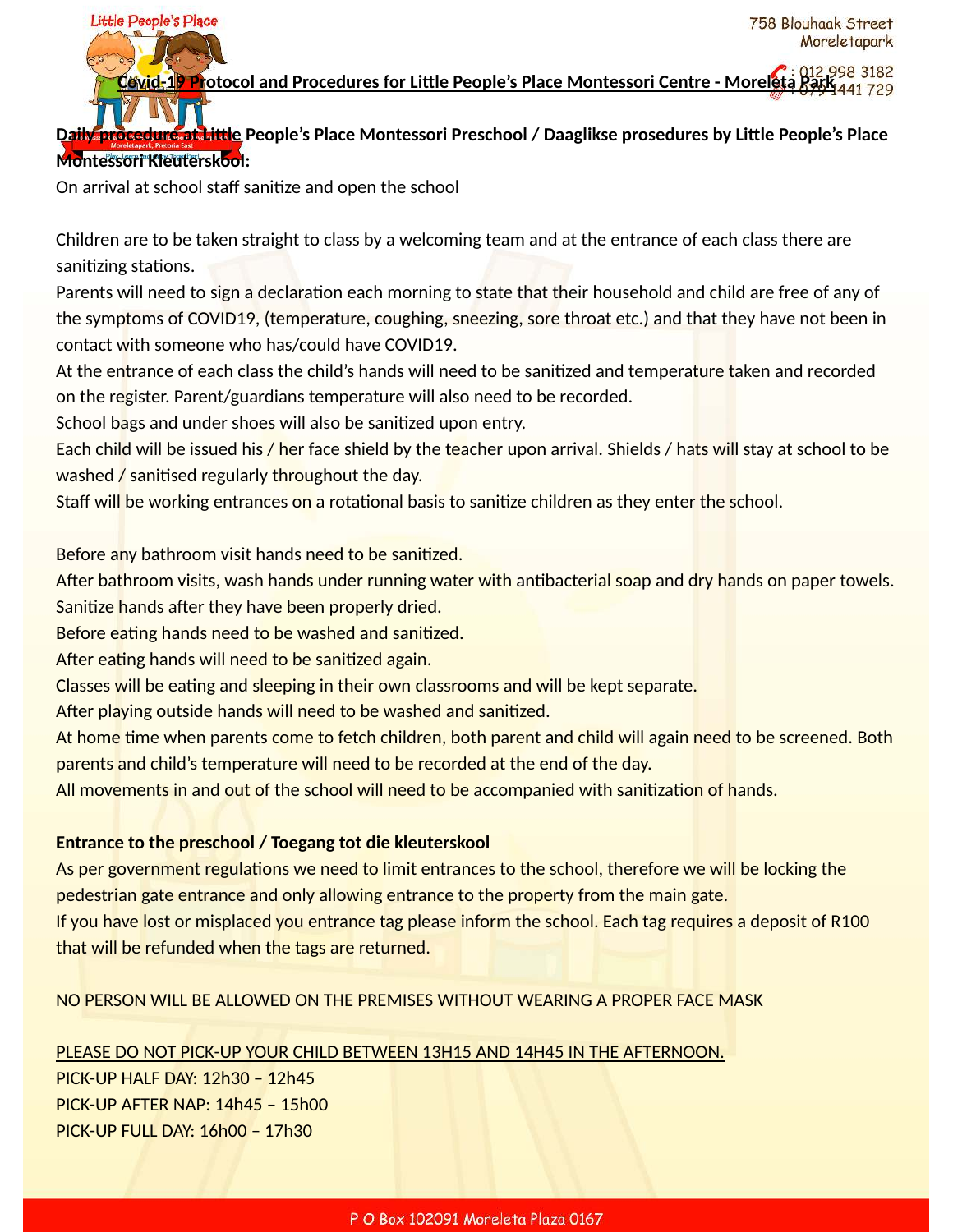$\binom{20129983182}{ }$ 

### **If a child/staff presents Covid-19 symptoms / Covid-19 simptome**

Little People's Place

 $\%$ : 079 1441 729 As soon as a child/staff presents symptoms of COVID19 such as fever, cough, shortness for breath, or any other flu-like symptoms the following protocol will be followed:

Identified child/staff will be immediately taken to the isolation area (as indicated on COVID floor plan) Temperature to be taken and recorded.

A child's guardian/parent needs to be contacted immediately and the child needs to be collected and taken to a health care practitioner.

A list needs to be made of everyone the suspected infected person may have come in contact with. The child may only return to school once he/she has been cleared of COVID19 and can provide a negative test that the school will include in the child's file.

Please note that any and all COVID19 tests will be done at own costs and the school will not be held liable for any medical costs.

If a staff member is presenting symptoms, he/she will need to go to a doctor and will need to provide a negative test before he/she is allowed to return back to work

Area that child/staff was active in as well as the isolation room will need to be disinfected and sanitized.

# Action to be taken when a case of Covid-19 has been confirmed at our pre-school / Wanneer 'n geval van **Covid-19 by die kleuterskool gediagnosser sou word**

Contact the NICD toll-free emergency hotline for Covid-19 on 0800029999 for referral to the relevant provincial official to discuss the case and advice on any actions or precautions that should be taken. Contact the Department of Health 082 678 8979 (Covi-19 issues) let them advice on steps that need to be taken.

Contact the Department of Education.

If there is a confirmed case, a risk assessment will be undertaken by the educational establishment with advice from the public health officials.

In most cases, closure of the facility or school will be unnecessary. This decision will be facility or school specific, based on various factors such as establishment size and pupil mixing.

Refer those colleagues and learners who may be at risk for screening and take any other appropriate measure to prevent possible transmission.

Ensure that the person who has contacted Covi-19 is not discriminated against in any way.

The Health professional should advise on further action once the diagnosis is confirmed regarding the health and wellness of the person.

### Action if the test is negative / Indien die toets negatief is

They should be allowed back at work and observe all Covid-19 preventative measures Ensure that the person is not discriminated against

# **Free Covid-19 Testing in Moreleta Park - Pretoria East / Gratis Covid-19 Toetsing in Moreletapark - Pretoria Oos**

Dis-Chem and the Solidarity Fund will be assisting with free tests for people in need, who are unemployed and/or do not have a medical aid. To determine if you are eligible & qualify for a free test, use one of these channels: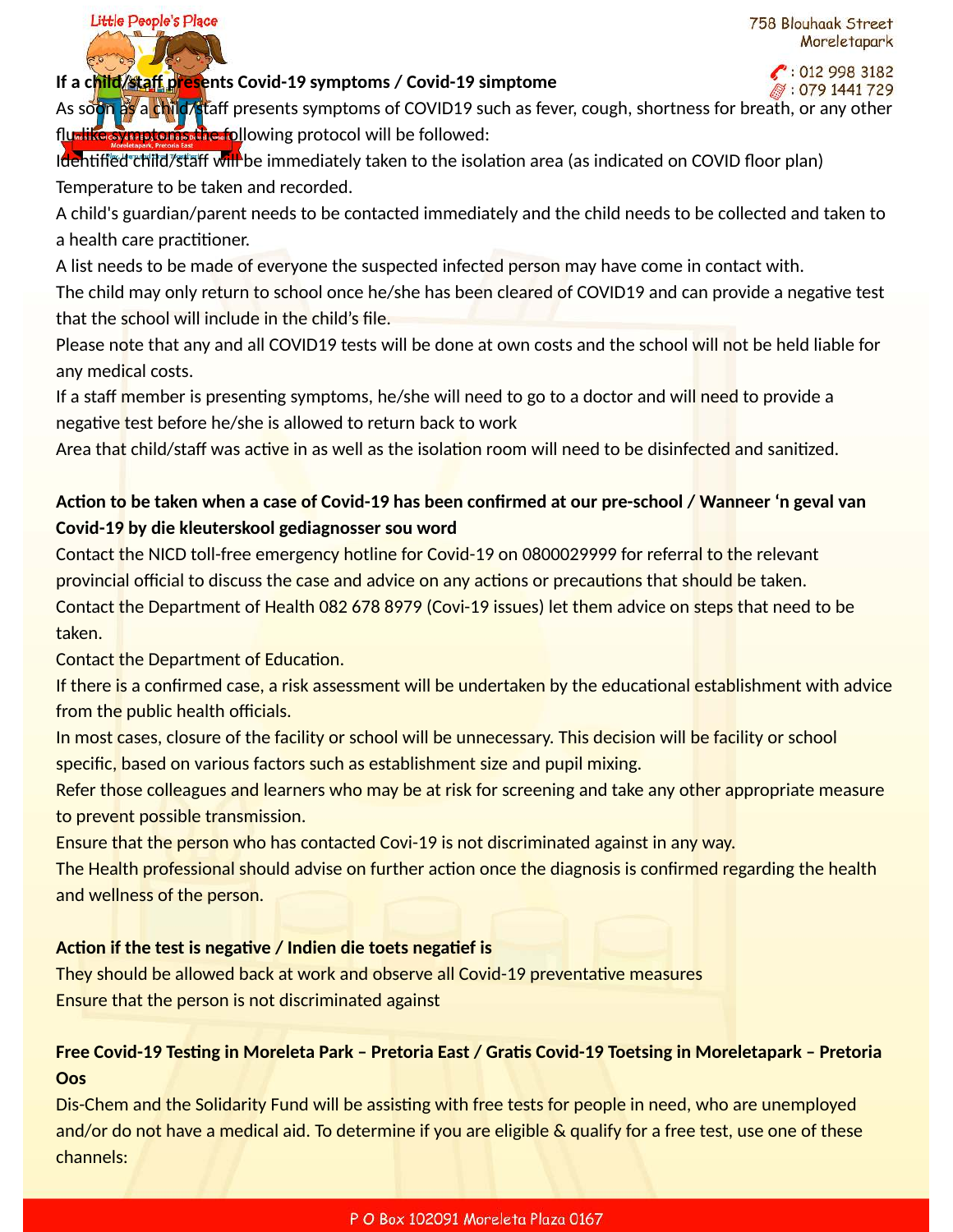Little People's Place 758 Blouhaak Street Moreletapark  $\binom{2}{10129983182}$ Doctors on Call Helpline 087 055 0234 ☞: 079 1441 729 Hello Doctor (www.hellodoctor.co.za) Discovery Vodacom online consultation (www.discovery.co.za/corporate/covid-19-free-onlinecovid-19consultations)

Referral by your family doctor via Vula App Covidclinic@dischem.co.za

### Learners that cannot attend the preschool / Leerders wat nie die kleuterskool kan bywoon nie

Resources and worksheets will be provided by the school in order for children who are not able to return to school to continue their education and to not fall too far behind.

# **Social distancing protocol in the classroom / Sosiale distansiering in die klaskamer**

We are going to limit the contact in the classrooms by staggering play times and planning activities that encourage the different age groups to have separate play times. As the children attending our pre-school are still so young and learning about social etiquettes, completely cutting off their socialising will be detrimental to their well-being and over-all long-term development. Therefore, we have done our best to encourage the children's social interactions but still being mindful and putting in measures in order to limit physical touching as far as possible. There will also be regular sanitizing of work equipment and of hands.

## Inside the Classrooms / In die Klaskamer

Markers will be set out on the carpets (1-1,5m apart) to indicate to the children where to sit.

The chairs will be reduced and spaced out around the tables.

Picture table mats will also be stuck on the tables to indicate where the child should be seated to work. After a child has worked on the work mat it will be wiped down with sterilizing wipes – either by a teacher or if the child is older, he/she will be taught how to do it properly to encourage the child's continuing development of independence.

After a child has worked with material, the material will also be sprayed with a disinfecting solution.

# **Basic health & safety protocols inside the pre-school / Basiese gesondheids en veiligheids beleid in die kleuterskool**

# Feeding or Holding a child

It is important to comfort a crying, sad, and/or anxious child, and they often need to be held. Child care providers should wash their hands, neck, and anywhere touched by a child's secretions. Hands should be washed with running water and soap for child and teacher. Teacher to wear a face mask at all times.

### Nappy Changing

After each nappy change wash/disinfect area with sterilizer and wipe clean. Wash hands (running water and soap) before and after changing a nappy. Spray hand sanitizer on lid of nappy dustbin after throwing nappy away. Nappy Baskets need to be spray sanitized on a regular basis during the day.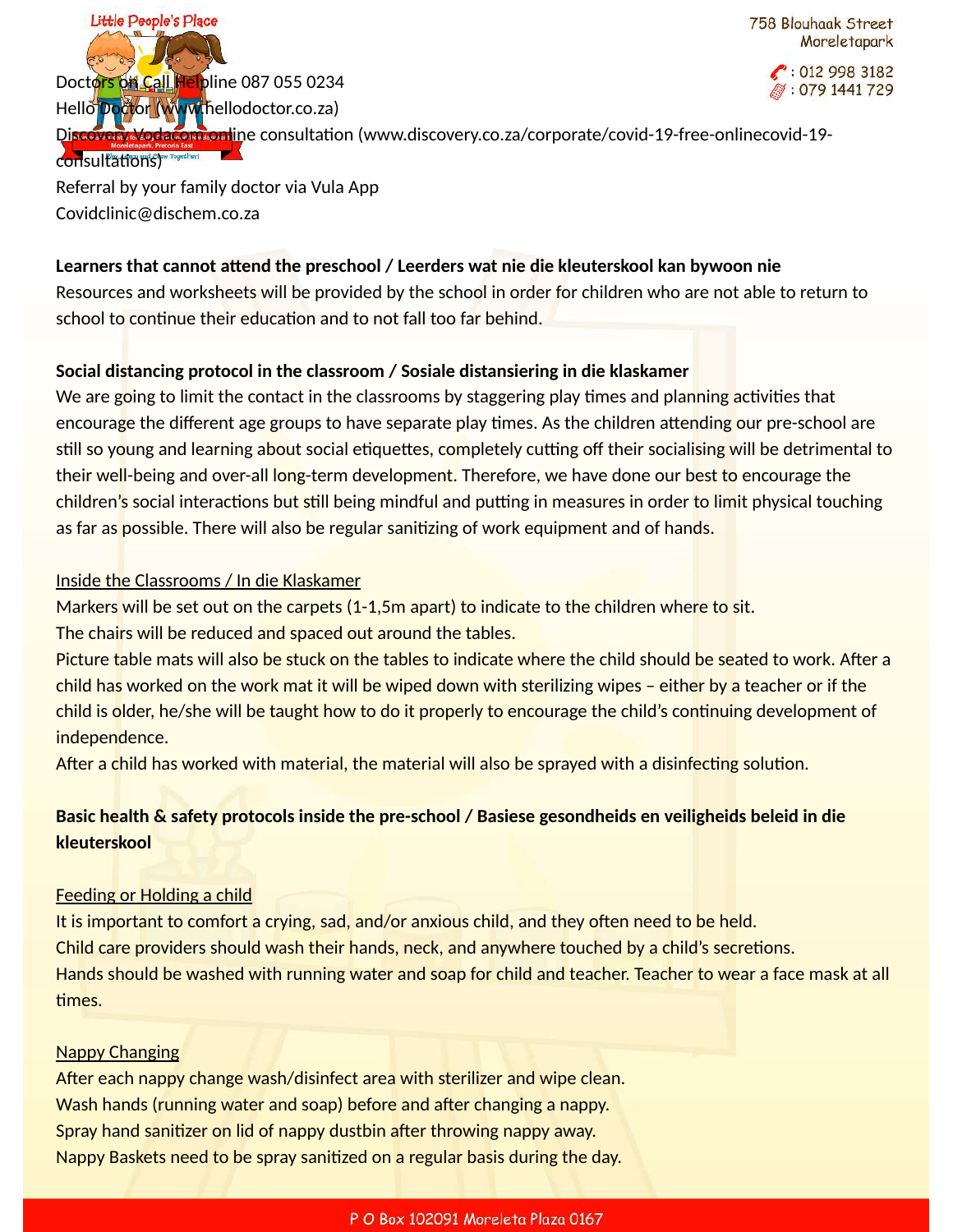

758 Blouhaak Street Moreletapark

> $\bullet$  012 998 3182  $: 0791441729$

Preparing bottles or food in the baby centre:

Wash hands before and after each child has been helped with their food or bottle. Pack their bowls/bottles etc into their holder, in the designated area. (School bag/cooler bag)

### Toys

Plastic toys to be spray and sanitized after each child has played with the item. Any toys that are inserted into the mouth have to be washed. (Toy to be taken away immediately after the child is done with it)

### Nap time

At nap time, children's mattresses will be spaced out as much as possible, ideally 1 meter apart so ensure social distancing. Children will be placed head to toe.

Mattress covers will be sprayed with sanitizer daily after nap time and taken home every Friday to be washed. Blankets will stay in each child's individual locker during the week and will be sent home each Friday to be washed at home.

Cots will be sprayed with sanitizer and disinfectants at the end of each day. Cot linings will be sent home at the end of each week to be washed at home.

### **Outside Playtime**

Staggered playground times in order to limit the number of groups outside on the playground at one time so there are less children crossing paths.

Hands will be sanitized on a regular basis during outside playtime.

Hands will be washed with running water and soap before going into the class from outside playtime.

### Outdoor equipment:

Spray outdoor equipment e.g. slides and swings after every playtime if different groups use them.

Spray plastic motorbike handles.

No water plays or group sensory play areas are permitted until further notice.

Practise hand-sanitising routines on returning to class.

#### Play and learning equipment:

No soft toys or teddies are allowed.

No playdough will be allowed.

After use, toys must be cleaned and left to air-dry (not left out on the grass to dry).

Storybooks must be wiped down daily if used.

A roster must be compiled allowing children to play outside class by class.

Social distancing must be ensured during line-up time.

#### **Hats and Shields**

Hats and shields will be cleaned and sanitized on a daily basis. Shields will be cleaned should a child sneezes onto/into the shield.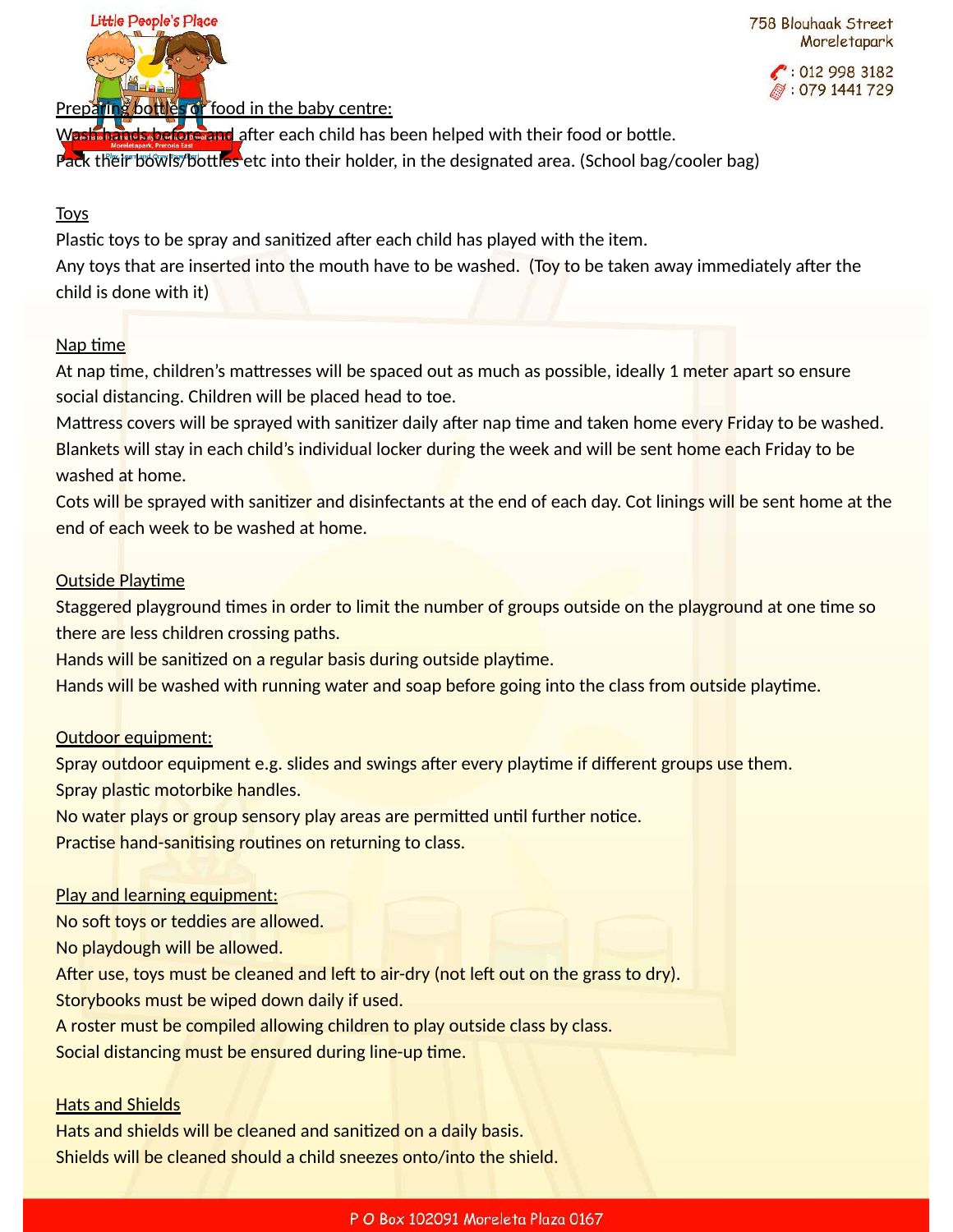

 $\binom{10129983182}{ }$ ☞: 079 1441 729

Hand towels will be replaced with paper towels and they will need to be disposed of appropriately

Hands must be washed according to the policy - poster will be placed at each washing station to remind staff the correct way to wash hands.

Hand sanitiser will be available.

Use a sodium hypochlorite solution at 0,5% (equivalent 5 000 ppm) for disinfecting surfaces and a 70% ethyl alcohol solution for disinfecting small items.

Sanitiser spray will be supplied to clean taps before and after use.

### Toilets

Use a toilet brush with a cleaning agent containing bleach (e.g. JIK) to clean toilets. Wipe the outside and rim of the bowl with a damp cloth that is specifically used for that task and the same type of cleaning agent. Wash the cloth in hot water and detergent before using it again. Bathroom routines need to allow for only a few children to use the bathroom at one time. Toilets to be cleaned after every use, wiped down using a disinfectant and a paper towel. Each child will wash their hands after each toilet use with running water and hand wash.

### Dishes

Dishes are to be washed after every use. Dishes should be rinsed in hot water and allowed to air-dry. Any cutlery or crockery that is slightly cracked or damaged should be replaced.

### General cleaning PPE and procedures

Wear disposable rubber gloves.

Use a different disposable cloth per room.

Mops must be soaked in a solution/disinfectant in a safe area.

Wear a disposable plastic apron.

Use hot water and detergent.

Use a sodium hypochlorite solution at 0,5% (equivalent 5 000 ppm) for disinfecting surfaces and a 70% ethyl alcohol solution for disinfecting small items.

Children's tables and chairs should also be wiped down after every use with a 70% ethyl alcohol solution. Household rubber gloves are appropriate for undertaking household tasks. These gloves should be washed with soap or detergent and hot water, both inside and outside, after use and hung up to dry.

### **When to sanitize hands / Wanneer om hande te ontsmet**

All children, staff, and volunteers should engage in hand hygiene at the following times: Arrival to the facility and after breaks Before and after preparing food or drinks Before and after eating or handling food, or feeding children Before and after administering medication or medical ointment Before and after nappy change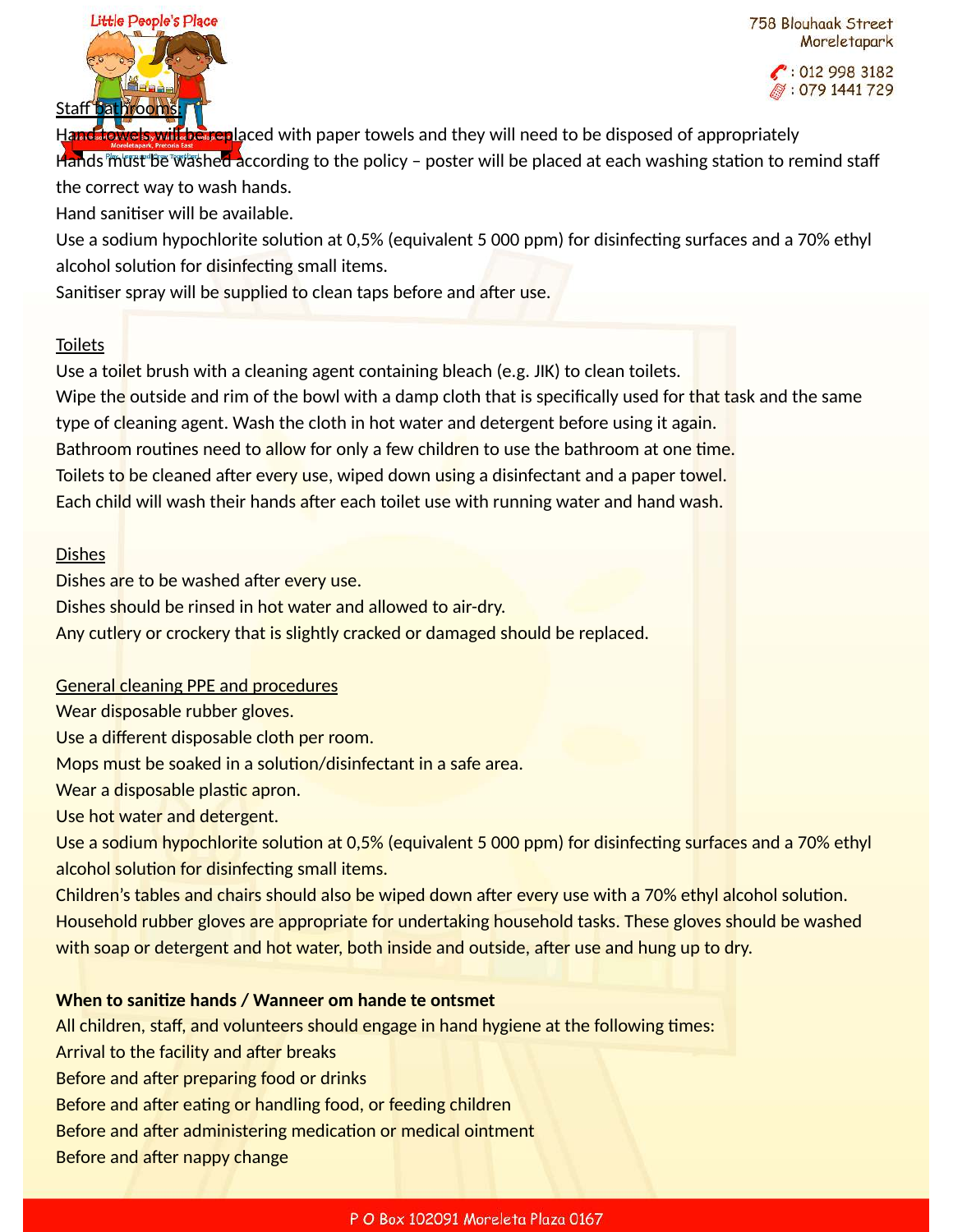Little People's Place After using the toilet or helping a child use the bathroom After coming in contact with bodily fluid After playing outdoors or in sand After handling garbage

 $\cdot$  012 998 3182 *,* ∶079 1441 729

### **PPE of staff, learners & parents / Persoonlike beskermings items vir personeel, leerder & ouers**

Any person entering the premises is required to wear a mask/shield.

Children are required to wear their school shield at all times during the day, with regular sanitizing during the day and only removing them when eating / sleeping. Children will be taught how to sanitize their own masks under adult supervision. Shields will also be washed  $\&$  sanitized by staff at the end of each school day in order for them to be ready to wear the next morning. Each child's shield will have his/her name written on to ensure no mixing of PPE. Face shields will be given each morning and returned at the end of each day; they may not be taken home. If a child does not have a face shield at school, they will not be permitted entrance, thus returning them at the end of each day to be cleaned will ensure that they don't get forgotten at home. Each staff member will be required to wear a mask and or a shield at school. A staff member may remove his/ her mask if at a distance further than 1,5m away from another child/staff, but must continue to wear the shield. These shields will also be collected at the end of each day to be washed and sanitised and kept at school.

## Visitors at Little People's Place Moreleta Park / Besoekers by Little People's Place Moreletapark

Any visitors will only be allowed onto the premises if a meeting has been previously scheduled with the principal. All visitors will be expected to follow the same health and safety procedures as previously stated temperature will be taken and recorded, declaration will need to be signed, sanitizing of hands and shoes will be done and a face mask will be worn at all times.

# Finances allocated to COVID19 equipment / Fondse geallokeer teenoor COVID19 toerusting

Little People's Place has allocated various funds towards purchasing COVID19 equipment, sanitizing equipment and PPE for staff and learners. Funds have also been allocated towards training and orientation of staff. Parents will be invoiced to pay for their children's face shields at a cost of R135-00 for the sun-hat shields.

### **Toiletries to be supplied by parents / Toiletware voorsien deur ouers**

The standard toiletries will still be required – 4x toilet rolls, 2x wet wipes and 1x box of tissues for the 3-6 class and 2x roller towels, 2x wet wipes and 1x box of tissues for the 1-3 class.

In addition to these toiletries we are asking parents from all classes to please bring an additional 2x rolls of paper towel.

### **Meal preparations at the pre-school / Voedsel voorbereiding by die kleuterskool**

The kitchen will be sanitised in between each meal preparation.

After crockery and cutlery has been used it will be washed in warm and soapy water immediately. The staff who cook and prepare meals have completed a COVID19 awareness and prevention course in order to keep the areas sanitized. This includes the use of gloves, a face mask, face shield and a plastic apron while the meals are being prepared.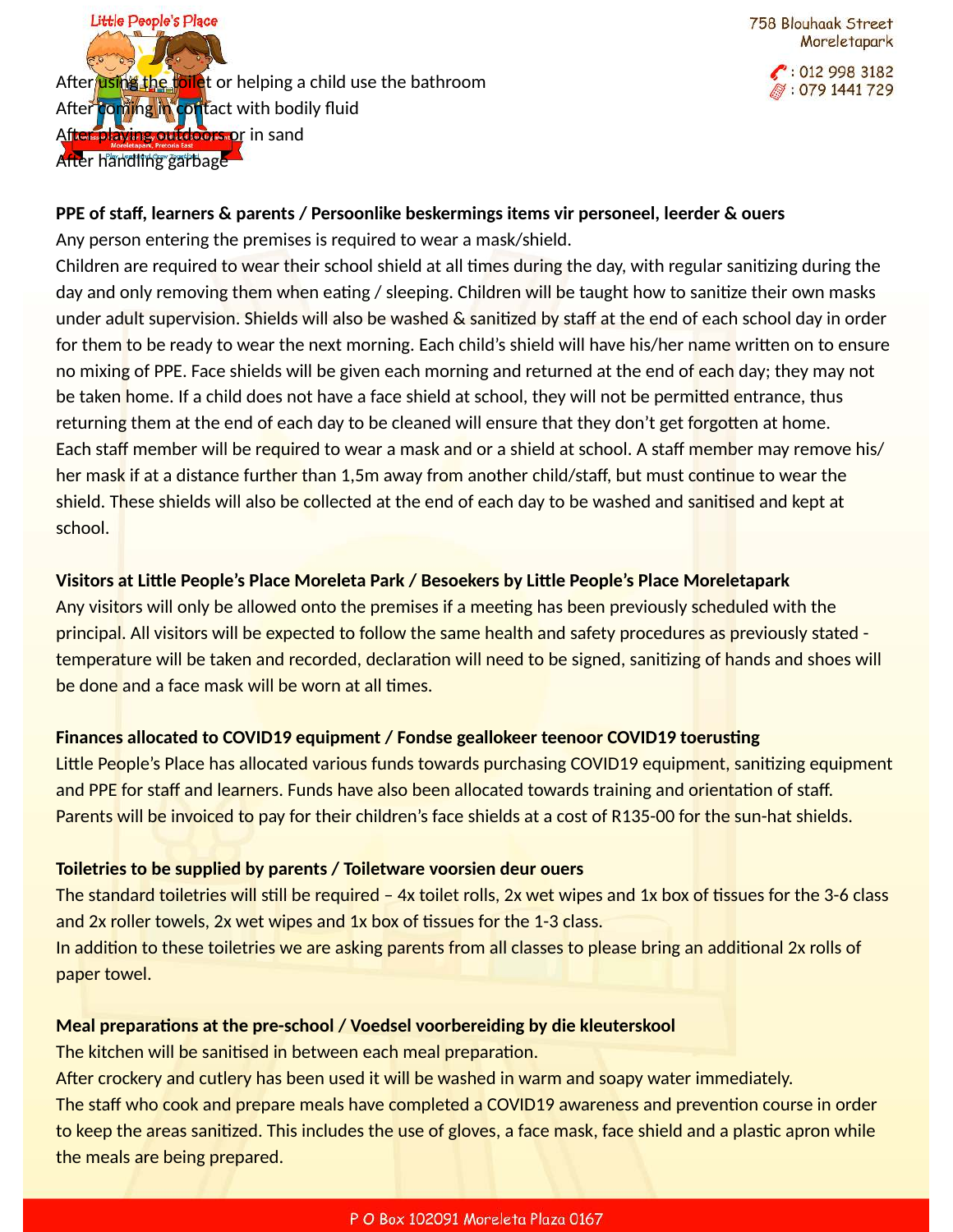Staff that work with food will also be required to complete a check list before and after each prepar order to keep the food area safe and sanitary.

Crockery and cutlery are washed and sanitized in between meal times.

The small class and big class will be kept separate during meal times and kept in their respective classrooms.

During meal times the tables will be set up in order to keep to the 1m social distancing.

Children will wash and sanitize hands before and after each meal.

### **School meals / Skool etes**

Little People's Place

Breakfasts and snacks will still be provided by Little People's Place Montessori Centre. Healthy lunches will be provided by the preschool.

### **Travel register / Reis register**

A travel register will be available for any staff member or parent/guardian/household member that has travelled between provinces. Please inform the school if you or anyone in your household has travelled so that we can keep our information accurate and up to date.

### Little People's Place Montessori Pre-school Staff / Little People's Place Montessori Kleuterskool Personeel

Each staff member will be required to wear a face mask upon entry to the school.

Sanitising station will be set up by the outside washing basin - including hands wash and sanitising sprays. Staff members will be required to wash hands with soap and water, sanitise hands and handbags, and sanitiser underneath shoes.

If a staff member uses public transport, she will be required to have a change of clothing for school. Staff members will have a school face shield that will be required to be put on upon entry to the school.

Lunch and tea time schedules:

Lunches and tea times will need to be done in a staggered manner in order to minimise social contact and adhere to the 1-1,5m social distancing.

Training and orientation will be provided regarding health and safety precautions, e.g. social distancing and hygiene.

Staff must wash their eating and drinking utensils.

School phone to be sanitized between each use.

### **Preschool Floor plans / Kleuterskool Vloerplan**

Floor plans are available to show where the different children are to enter the school, as well as how the classrooms are going to be set up in order to follow the government stated social distancing measures.

### **Pretoria East Pre-school transport / Pretoria Oos Kleuterskool vervoer**

It has been recommended that the transport to and from school is preferably done by only one caregiver in order to keep the amount of people with access to the school as well as foot traffic as low as possible.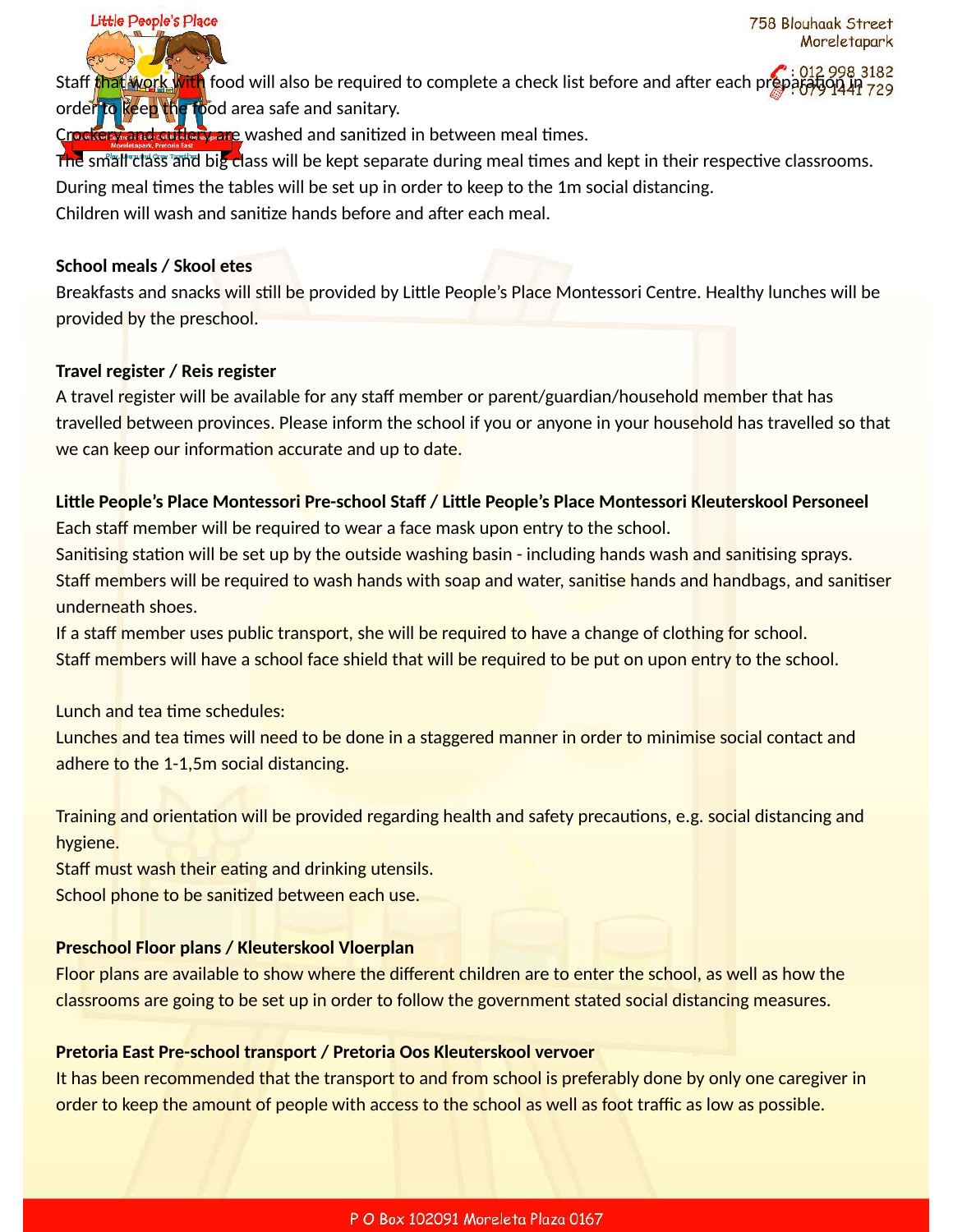When collecting your child from Little People's Place please remember that an adult will need to collect the 729 child from the allocated areas and not another child. If alternative arrangements need to be made for the collection of your child the school needs to be contacted and a visitor's register will need to be signed.

# Communication between Little People's Place Montessori Pre-School & Parents / Kommunikasie tussen Little **People's Place Montessori Kleuterskool & Ouers**

As adjustments & amendments are made to any procedures at Little People's Place Montessori Centre a newsletter will be sent out and parents will be kept up to date & informed at all times in order for us to all work together for our preschool to run smoothly.

Please note that any of the above is subject to change if found necessary by Little People's Place Montessori Centre or if rules and regulations are changed by the Department of Education, Department of Social Development, SA Childcare Association, Association of Christian Schools International or any other associations we affiliate with. Any and all changes to the above will be clearly communicated with staff and parents via email and/or letters. Please don't hesitate to contact us if you have any queries or questions about the above.

**Please note that Little People's Place Montessori Centre, Moreleta Park will not take any liability for the spread of the COVID-19 in the school as we are adhering to the protocols sent through from various Government officials and we will be following a strict rule when it comes to opening the school on the 6th July 2020.** 

#### **Resources:**

Little People's Place

SA Childcare Association (https://sachildcare.net/ and various letters sent to the school) ACSI (https://acsi.co.za/ and various letters sent to the school)

Department of Basic Education (https://www.education.gov.za/Home.aspx and various letters sent to the school)

Department of Social Development (https://www.dsd.gov.za/ and various letters sent to the school)

Early Childhood Education Blog (https://blog.himama.com/ways-to-social-distance-at-preschool-during[covid-19/](https://blog.himama.com/ways-to-social-distance-at-preschool-during-covid-19/))

Centre for Disease Control (https://www.cdc.gov/coronavirus/2019-ncov/community/schools-childcare/ [guidance-for-childcare.html#SocialDistancing\)](https://www.cdc.gov/coronavirus/2019-ncov/community/schools-childcare/guidance-for-childcare.html#SocialDistancing)

Standard Operating Procedures for Independent Schools 27 May 2020 Final: https://drive.google.com/file/d/1YedwV80wUUGFzpN-cz-vR0NJXcpx5hny/view

Government Gazette Vol 658 No 43257 29 April 2020 COVID-19 OCCUPATIONAL HEALTH AND SAFETY MEASURES IN WORKPLACES COVID-19 (C19 OHS), 2020 https://drive.google.com/file/d/1RaQjMxcECZSqimRKQu3OJXskuTWRYapk/view

Government Gazette Volume 659 No 43372 29 May 2020 Disaster Management Act, 2002